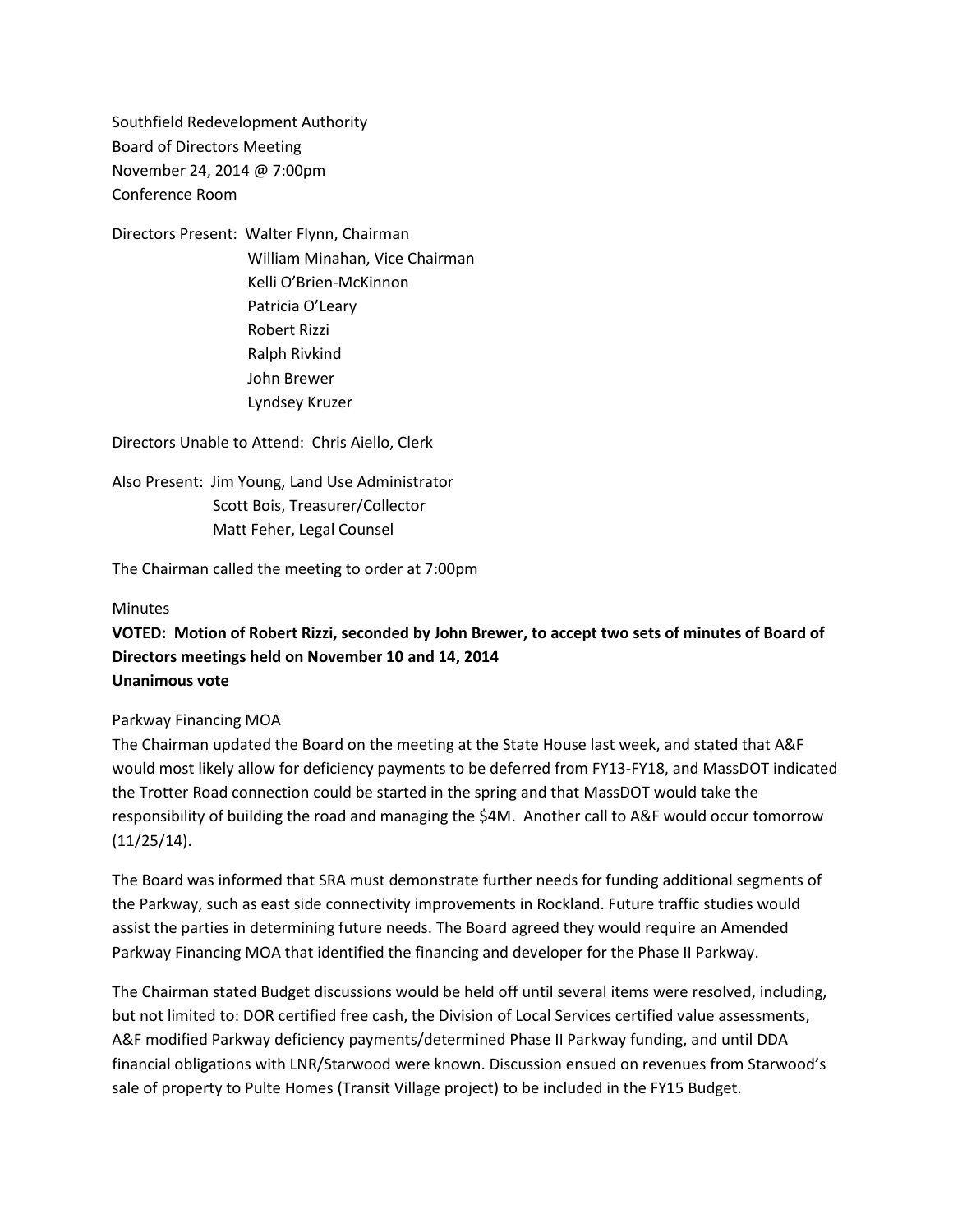The Chairman noted all the Regulatory Framework documents had been revised in a redline format and were ready for public review in hard copy and on the SRA website. The Public Hearing would take place on December 8, 2014 @ 7:00pm

## DDA Update

The Chairman indicated the DDA needed to be revised, per new Legislation requirements. There was insufficient time for the SRA to negotiate a totally new document with LNR/Starwood. The Board was asked to review the existing DDA document and identify any areas of concern that should be addressed now.

Mr. Young noted there were several components of the DDA that needed careful consideration by the Board. Mr. Feher would provide a redline version, a summary of the changes, and would identify the areas which needed vetting by the Board.

## Next Meetings

Dec. 8<sup>th</sup> Public Hearing on SRA Zoning By-Laws and Regulations

Dec. 15<sup>th</sup> regular Board meeting

Dec. 22<sup>nd</sup> Public Hearing on the Transit Village Development Plan Application

Mr. Minahan stated that LNR/Starwood was about to sell a 20 acre parcel of land to Pulte Homes, but had not paid their taxes. He suggested the Board not schedule any hearings until Starwood's outstanding taxes were current. He also suggested that the amended DDA require Starwood to deposit a full tax payment into an escrow account to make sure they never get behind again.

Mr. Rivkind stated the land sale could be contingent on back taxes being paid at closing. The closing Attorney would make the sale and pay outstanding taxes.

The Board was hopeful that LNR/Starwood would pay their outstanding taxes when the land transaction with Pulte Homes closed, but were very disappointed in Starwood that they chose to withhold Q2 taxes at this time. Some Directors considered making any future Pulte Homes permit approvals contingent on LNR/Starwood paying all outstanding taxes.

# Public Comment

Mr. Galluzzo, Weymouth, stated that the SRA Board must use its authority, and not allow Mr. Barry to intimidate the Board with threats of shutting the project down, the way he intimidated Weymouth Town Council. Mr. Galluzzo was informed that Starwood was being charged 14% interest on their outstanding taxes, with further penalties due at the end of the fiscal year, if not paid.

Mr. Kimball, Rockland, was informed that the revised Regulatory Framework that will be reviewed at a public hearing on December 8<sup>th</sup> will not impact the pending Pulte Homes Development Plan Application.

Ms. Parsons, Rockland, noted that the meeting was being recorded for WRPS in Rockland and that the Board should check the Purchase and Sale Agreement between SSTTDC/LNR and NAVY as relates to money due to NAVY from future land sales.